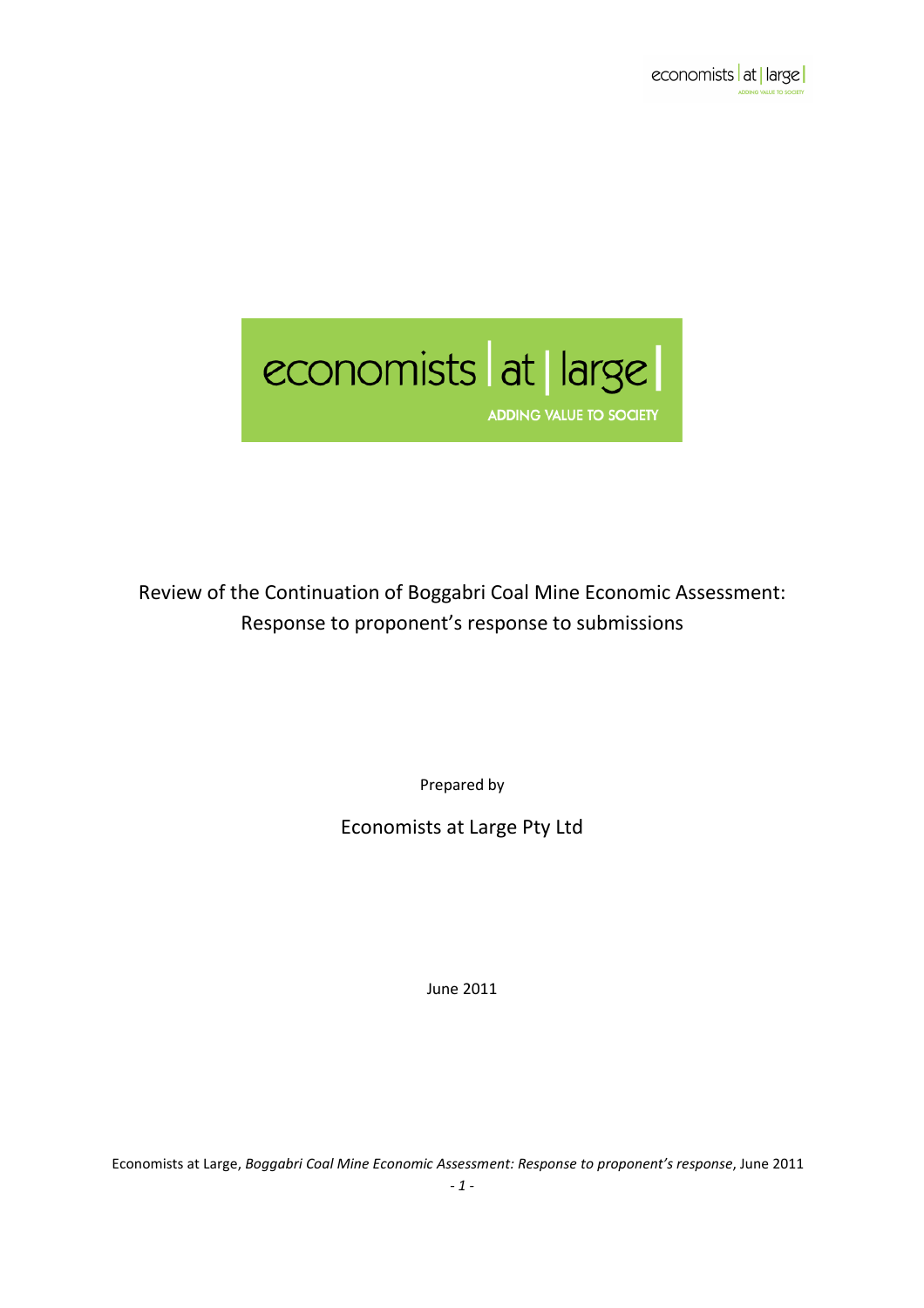### **Table of contents**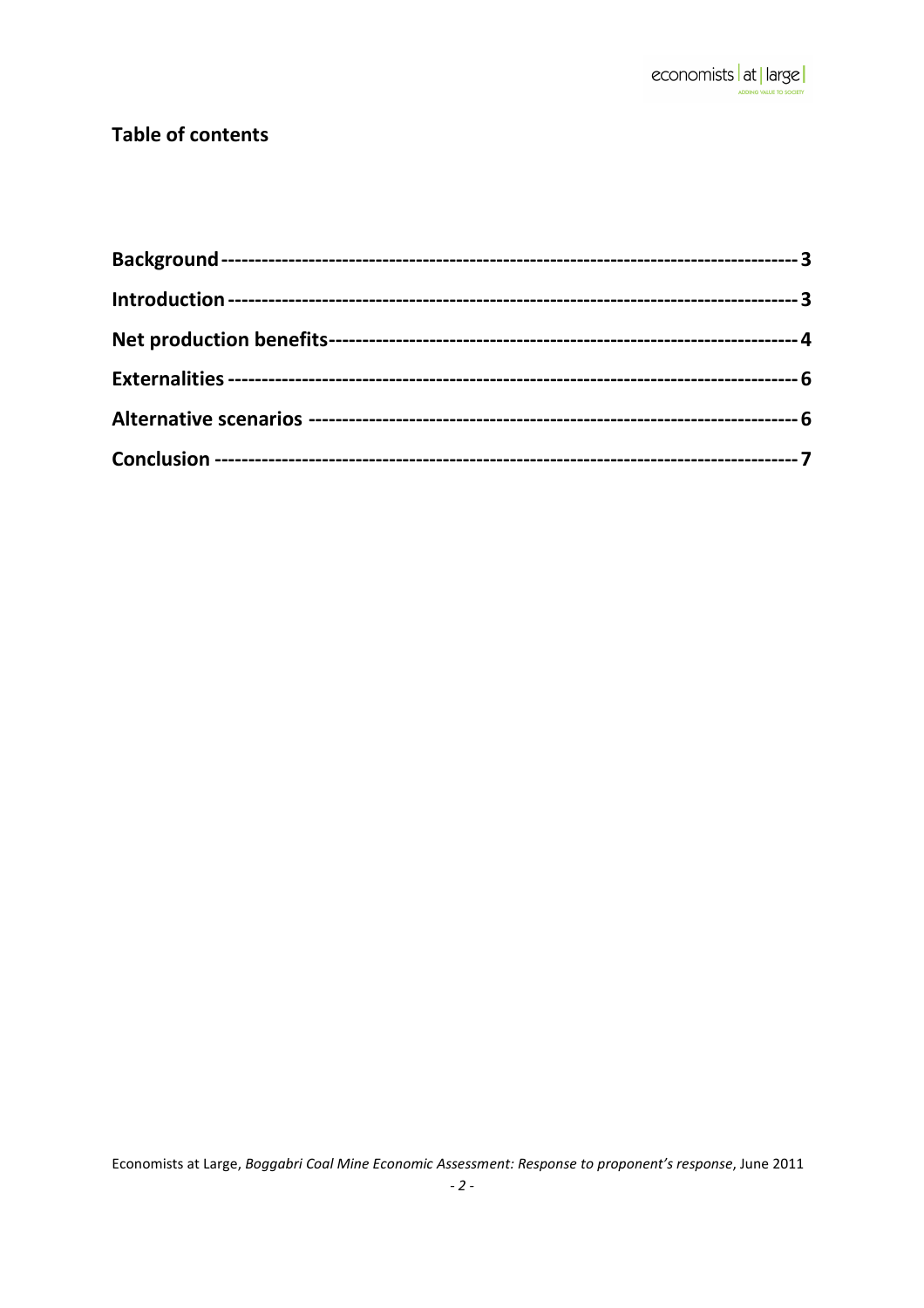# Background

In February 2011, Economists at Large assisted the Maules Creek Community Council (MCCC) with their response to the proposed extension of the Boggabri Coal Mine. We reviewed Appendix  $Q -$ Economic Assessment of the environmental impact statement (EIS) prepared for the extension project and the MCCC used our review in their submission on the EIS. In March 2011, the authors of the EIS responded to submissions. This document is our response to the authors March response.

# Introduction

Economists at Large remain concerned about the benefits of the Boggabri extension project and the methodology employed in the Economic Assessment despite the response by the proponents to our submission. Our main concern remains the use and calculation of net production benefits without proper consideration of whether this benefit is relevant at the community level or state-wide scale. This is of the utmost importance as without this figure, other costs that were dismissed as being immaterial relative to the benefits of the project – costs that will be borne by the local community – become very significant.

This document begins with discussion of the most important point –net production benefits in the cost-benefit analysis. In light of this, we will then return to our other two original concerns:

- Omission and miscalculation of external costs and benefits.
- A lack of alternative scenarios

These points lead to the conclusion that the MCCC have realised from the beginning of this project: that the extension of the Boggabri mine presents the operators with huge profit, the state of NSW with modest royalties and the local community with at best dubious benefit and at worst considerable damage.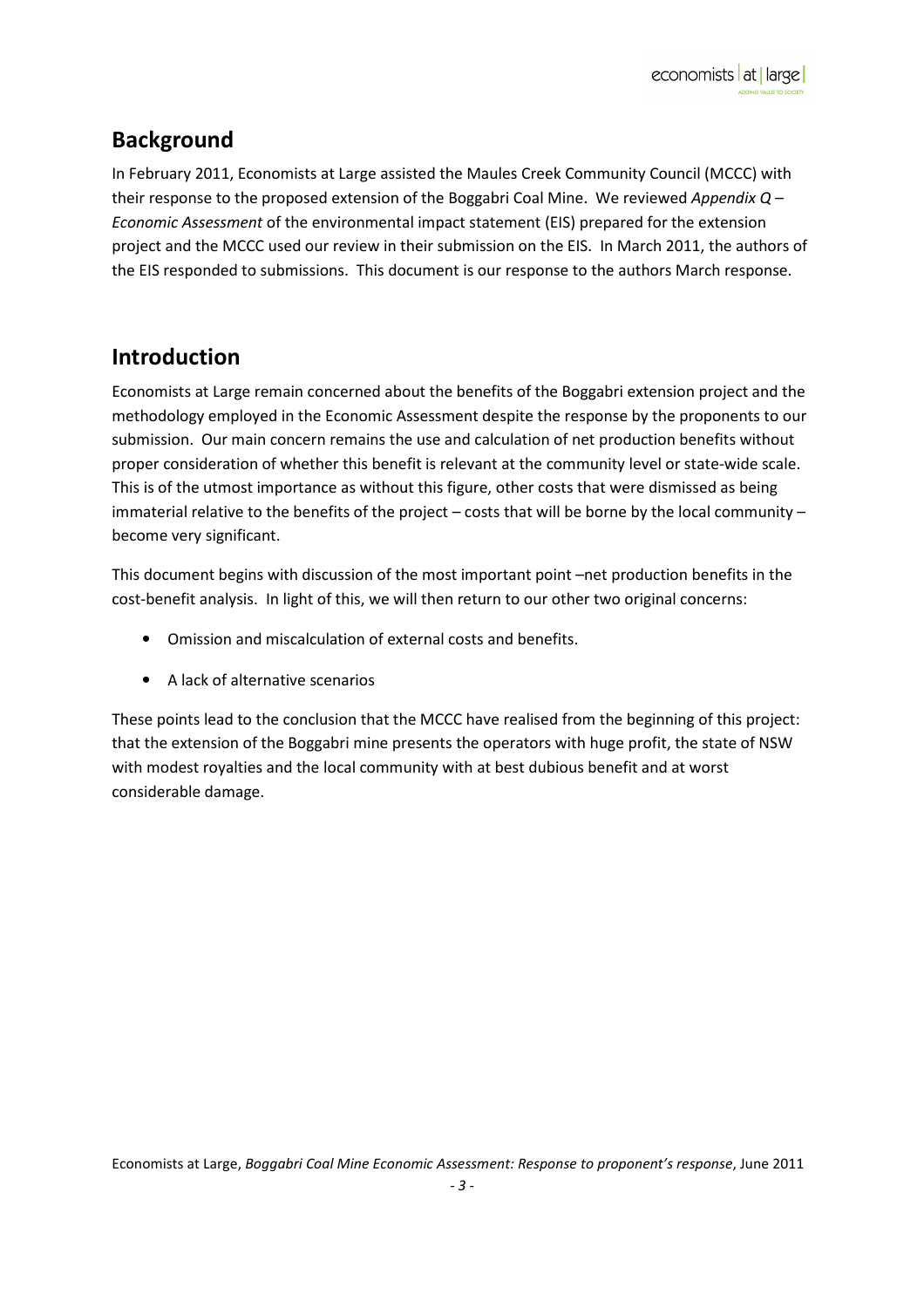## Net production benefits

### Scale of analysis

In response to our questioning the inclusion of private profit in analysis at a community or state level, the economics assessment author responded with a discussion of producer and consumer surplus. We are familiar with welfare economics and find the author's ideas misleading. The welfare economics approach requires framing of the analysis at a consistent scale. This is not the case in this analysis.

The framing of the author's analysis switches from the universal to the local as it suits the proponents. The most important example of this is that the costs of carbon emissions are considered from the global perspective, while the opportunity cost of capital is considered at the project level. The author points out that if this project does not proceed consumers "will burn coal whether sourced from the Project or from some other mine." (Response to Submissions p55) This means that the carbon dioxide emissions of burning the coal are not the responsibility of the mine, but the responsibilities of the buyers.

In contrast, opportunity cost of capital is considered strictly at the project level - the \$8m figure is the next best use of the proponent's capital equipment, its resale value. However, at a global level, just as the opportunity for consumers to buy coal will come from "some other mine", the opportunities for investors to invest in coal production will also come from "some other mine". From this global perspective, we need to deduct the opportunity cost of the next best coal project. While capital market investors may consider investing in the Boggabri mine, they will include in their decision making the opportunity cost of their capital, ie the next most profitable project. The economic assessment does not consider the next best project, or even alternative approaches to this project (see below).

To put this in the context of welfare economics, the implication of assessing opportunity cost of capital from the global level means that there is also little producer surplus. The net production benefits of \$1.3 billion outlined in the project assessment is not producer surplus to the world. The framing of the analysis shifts from the global to the specific here. This is producer surplus that accrues only to one producer – the project proponents.

We maintain that the inclusion of financial benefits that accrue only to the project proponents are of limited relevance in trying to understand this project's impact on a local or state scale. On a global scale the opportunity cost of investors' capital will negate this value considerably. If we remove net production benefits from the analysis, we see that many concerns that were dismissed as having "no discernable effect on a Project with an estimated net benefit of \$1.4 B" (Response to Submissions p55) are in fact significant.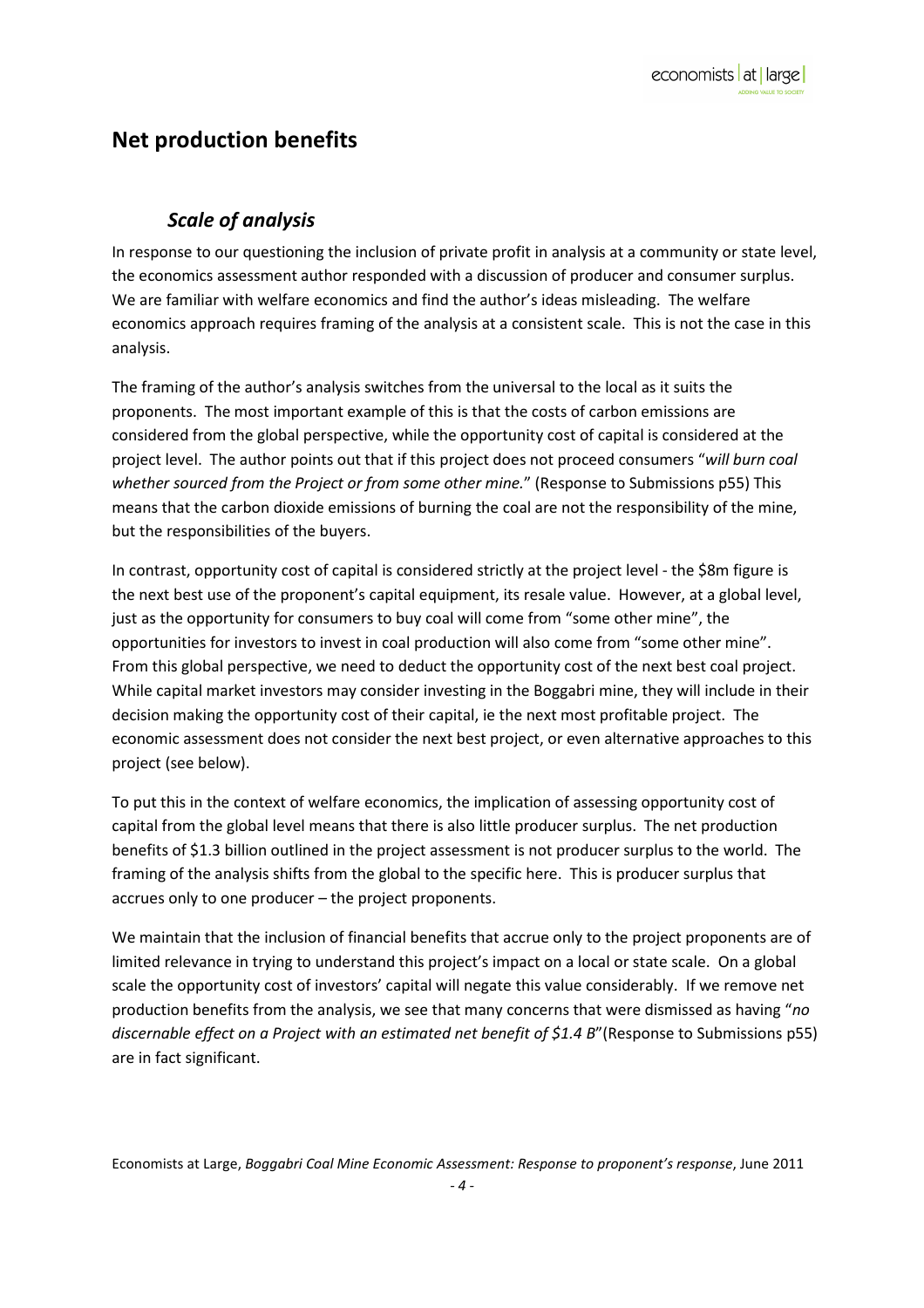### Distribution of costs and benefits

Even given its problems, the assessment would have been of more value if it included serious discussion about the distribution of the net production benefits of the mine. Instead the proponent's entire "discussion" of this issue was:

"(benefits will be) distributed amongst a range of stakeholders including:

- The local community in the form of donations and community support programs;
- Boggabri Coal and its shareholders;
- The NSW Government via royalties; and
- The Commonwealth Government in the form of Company tax." (EA p12 and response p54)

This was not quantified any further. There is no further information about these donations and community support programs. Unless these turn out to be extraordinarily generous, it is our conclusion that the benefits of this mine accrue largely to Idemitsu shareholders, modestly to the NSW and commonwealth governments and minutely to the local community. Meanwhile potential external costs are born entirely by the community.

Table 1. shows the distribution of costs and benefits by the extension project. None of the values relevant at the local level have been quantified. Note that the social benefit of employment accrues largely at the state level. The study used to calculate this uses a value that largely city-based households place on rural employment. This is aggregated across all households in NSW to get the calculated value. This value is further discussed in the next section.

|                 | <b>Benefits</b>                                               | <b>Costs</b>                                                                                                                             |
|-----------------|---------------------------------------------------------------|------------------------------------------------------------------------------------------------------------------------------------------|
| Global          | After tax profits                                             | Greenhouse gasses                                                                                                                        |
| <b>National</b> | Company tax                                                   |                                                                                                                                          |
|                 | Royalties                                                     |                                                                                                                                          |
| <b>State</b>    | Social benefits of<br>employment                              |                                                                                                                                          |
| Local           | Unquantified and<br>unspecified community<br>support programs | Air quality<br>Noise and vibration<br>Ecology<br>Groundwater<br>Traffic<br>Heritage<br>Visual impacts<br>Surface water<br>Health impacts |

#### Table 1.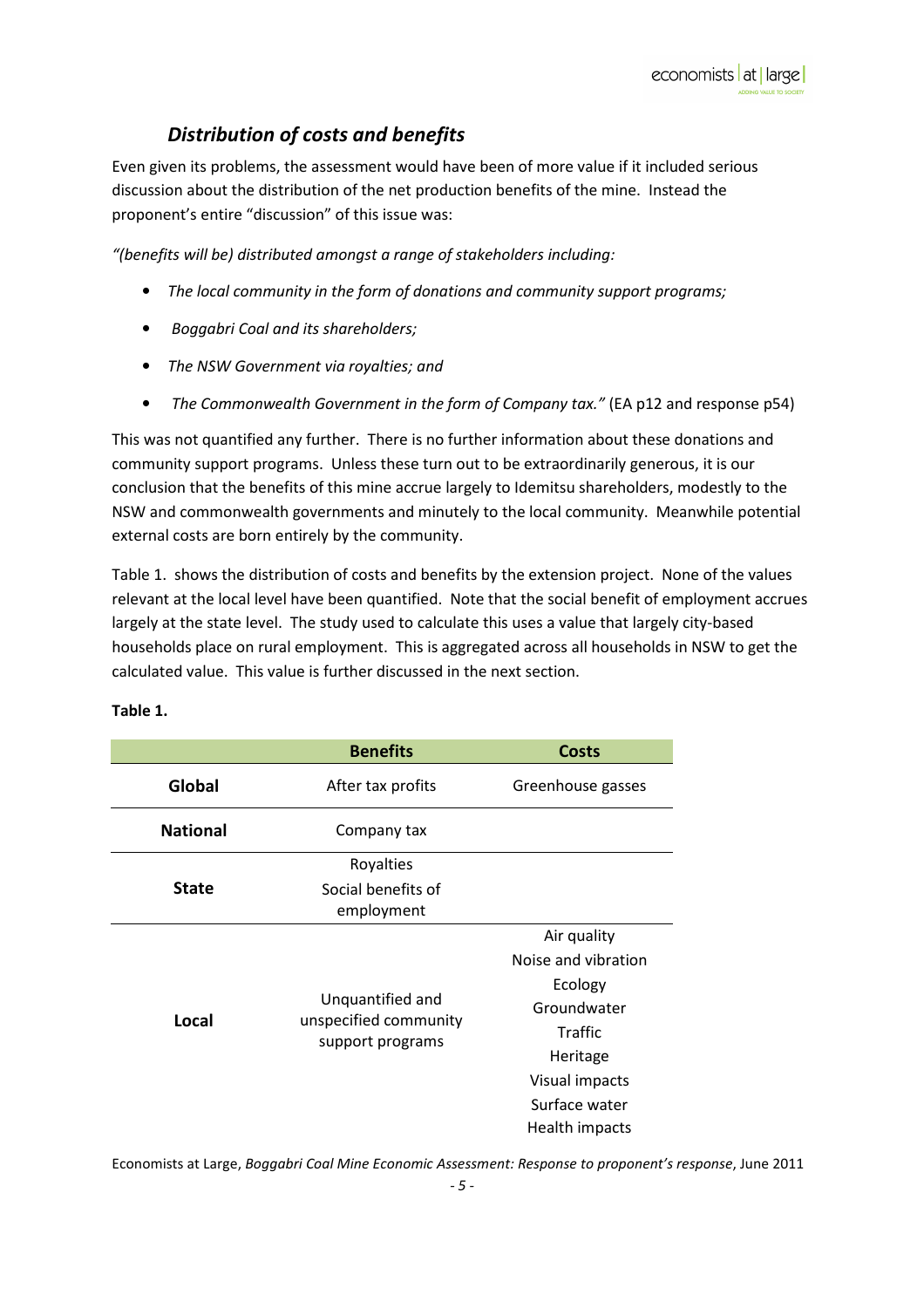# **Externalities**

In their response to our submission, the proponents concede that they have not attempted to value a range of external costs such as recreational values of the state park, value of the park as a carbon sink, existence values of the woodland, aboriginal heritage values, etc. The reason they have not valued these carefully is that they seem insignificant in relation to the net production benefit value discussed above. However, as that value is misleading, proper analysis of these values is necessary. Other values given a zero value in the original EA, such as air quality, noise and vibration, ecology, groundwater, traffic, visual impacts and surface water should also be re-examined.

### Social value of employment

We also believe the value assigned to social value of employment is misleading. We stand by our original criticism, that the value transferred from another study is inappropriate. The response that there are even less conservative values in other studies performed by the author and that an academic has been involved in their preparation is not comforting. None of these studies have been published in a peer-reviewed journal, and academic literature on the topic is not abundant.

### Health impacts

Since the publication of the EA and the MCCC response to it, considerable attention in the region has been focused on the health impacts of open-cut coal mining and the long distance transport of coal in uncovered wagons. These costs should also be considered in the study.

## Alternative scenarios

The proponents maintain that they need not conduct proper economic analysis of alternatives to the project as they are merely "variants" of it. Semantics aside, the need to asses "variants" and "alternatives" is obvious if net production benefits are not skewing the NPV figure. These different variants and alternatives could have significantly different impacts on a local level, for example using underground mining techniques. In a more balanced assessment, differences between these variants may be the difference between the project being desirable or undesirable.

Without alternative scenarios, the usefulness of cost-benefit analysis (CBA) is also reduced since CBA is typically used to decide between alternative projects.